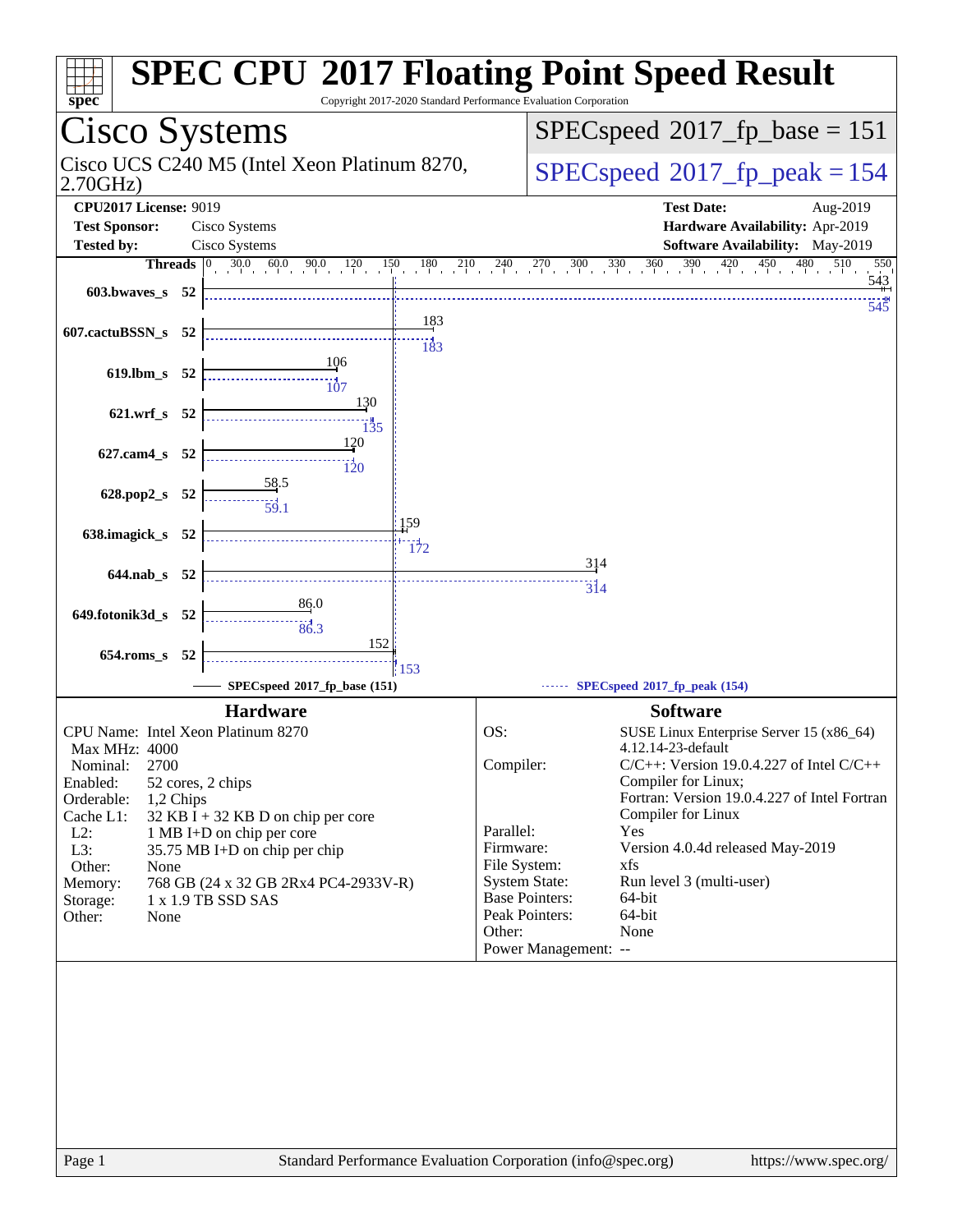

Copyright 2017-2020 Standard Performance Evaluation Corporation

## Cisco Systems

2.70GHz) Cisco UCS C240 M5 (Intel Xeon Platinum 8270,  $\vert$  [SPECspeed](http://www.spec.org/auto/cpu2017/Docs/result-fields.html#SPECspeed2017fppeak)®2017 fp\_peak = 154

[SPECspeed](http://www.spec.org/auto/cpu2017/Docs/result-fields.html#SPECspeed2017fpbase)<sup>®</sup>2017 fp base = 151

**[CPU2017 License:](http://www.spec.org/auto/cpu2017/Docs/result-fields.html#CPU2017License)** 9019 **[Test Date:](http://www.spec.org/auto/cpu2017/Docs/result-fields.html#TestDate)** Aug-2019 **[Test Sponsor:](http://www.spec.org/auto/cpu2017/Docs/result-fields.html#TestSponsor)** Cisco Systems **[Hardware Availability:](http://www.spec.org/auto/cpu2017/Docs/result-fields.html#HardwareAvailability)** Apr-2019 **[Tested by:](http://www.spec.org/auto/cpu2017/Docs/result-fields.html#Testedby)** Cisco Systems **[Software Availability:](http://www.spec.org/auto/cpu2017/Docs/result-fields.html#SoftwareAvailability)** May-2019

#### **[Results Table](http://www.spec.org/auto/cpu2017/Docs/result-fields.html#ResultsTable)**

|                                   | <b>Base</b>    |                |       |                |       |                |       | <b>Peak</b>    |                |              |                |              |                |              |
|-----------------------------------|----------------|----------------|-------|----------------|-------|----------------|-------|----------------|----------------|--------------|----------------|--------------|----------------|--------------|
| <b>Benchmark</b>                  | <b>Threads</b> | <b>Seconds</b> | Ratio | <b>Seconds</b> | Ratio | <b>Seconds</b> | Ratio | <b>Threads</b> | <b>Seconds</b> | <b>Ratio</b> | <b>Seconds</b> | <b>Ratio</b> | <b>Seconds</b> | <b>Ratio</b> |
| 603.bwayes s                      | 52             | 109            | 543   | 108            | 548   | 109            | 541   | 52             | <b>108</b>     | 545          | 108            | 547          | 108            | 544          |
| 607.cactuBSSN s                   | 52             | 90.7           | 184   | 90.9           | 183   | 90.9           | 183   | 52             | 91.0           | 183          | 91.2           | 183          | 91.1           | <b>183</b>   |
| $619.1$ bm s                      | 52             | 49.2           | 106   | 49.1           | 107   | 49.3           | 106   | 52             | 49.1           | <b>107</b>   | 49.2           | 106          | 49.1           | 107          |
| $621$ .wrf s                      | 52             | 102            | 130   | 102            | 130   | 102            | 130   | 52             | 98.8           | 134          | 97.8           | 135          | 97.6           | 135          |
| $627$ .cam4 s                     | 52             | 74.3           | 119   | 73.7           | 120   | 73.4           | 121   | 52             | 73.7           | <b>120</b>   | 73.8           | 120          | 73.7           | 120          |
| $628.pop2_s$                      | 52             | 203            | 58.5  | 202            | 58.9  | 205            | 58.1  | 52             | 201            | 59.1         | 202            | 58.9         | 200            | 59.3         |
| 638.imagick_s                     | 52             | 90.6           | 159   | 90.9           | 159   | 88.6           | 163   | 52             | 83.7           | 172          | 91.9           | 157          | 83.7           | 172          |
| $644$ .nab s                      | 52             | 55.7           | 314   | 55.7           | 314   | 55.7           | 314   | 52             | 55.7           | 314          | 55.7           | 314          | 55.7           | 314          |
| 649.fotonik3d s                   | 52             | 106            | 86.0  | 106            | 85.9  | 106            | 86.1  | 52             | 106            | 86.2         | 106            | 86.3         | 105            | 86.4         |
| $654$ .roms s                     | 52             | 104            | 151   | 103            | 153   | <u>104</u>     | 152   | 52             | 103            | 153          | 102            | 154          | <u>103</u>     | <u>153</u>   |
| $SPECspeed*2017$ fp base =<br>151 |                |                |       |                |       |                |       |                |                |              |                |              |                |              |

**[SPECspeed](http://www.spec.org/auto/cpu2017/Docs/result-fields.html#SPECspeed2017fppeak)[2017\\_fp\\_peak =](http://www.spec.org/auto/cpu2017/Docs/result-fields.html#SPECspeed2017fppeak) 154**

Results appear in the [order in which they were run.](http://www.spec.org/auto/cpu2017/Docs/result-fields.html#RunOrder) Bold underlined text [indicates a median measurement](http://www.spec.org/auto/cpu2017/Docs/result-fields.html#Median).

#### **[Operating System Notes](http://www.spec.org/auto/cpu2017/Docs/result-fields.html#OperatingSystemNotes)**

Stack size set to unlimited using "ulimit -s unlimited"

#### **[General Notes](http://www.spec.org/auto/cpu2017/Docs/result-fields.html#GeneralNotes)**

Environment variables set by runcpu before the start of the run: KMP\_AFFINITY = "granularity=fine,compact" LD\_LIBRARY\_PATH = "/home/cpu2017/lib/intel64" OMP\_STACKSIZE = "192M"

 Binaries compiled on a system with 1x Intel Core i9-7900X CPU + 32GB RAM memory using Redhat Enterprise Linux 7.5 Transparent Huge Pages enabled by default Prior to runcpu invocation Filesystem page cache synced and cleared with: sync; echo 3> /proc/sys/vm/drop\_caches NA: The test sponsor attests, as of date of publication, that CVE-2017-5754 (Meltdown) is mitigated in the system as tested and documented. Yes: The test sponsor attests, as of date of publication, that CVE-2017-5753 (Spectre variant 1) is mitigated in the system as tested and documented. Yes: The test sponsor attests, as of date of publication, that CVE-2017-5715 (Spectre variant 2) is mitigated in the system as tested and documented.

#### **[Platform Notes](http://www.spec.org/auto/cpu2017/Docs/result-fields.html#PlatformNotes)**

BIOS Settings: Intel HyperThreading Technology set to Disabled CPU performance set to Enterprise

**(Continued on next page)**

Page 2 Standard Performance Evaluation Corporation [\(info@spec.org\)](mailto:info@spec.org) <https://www.spec.org/>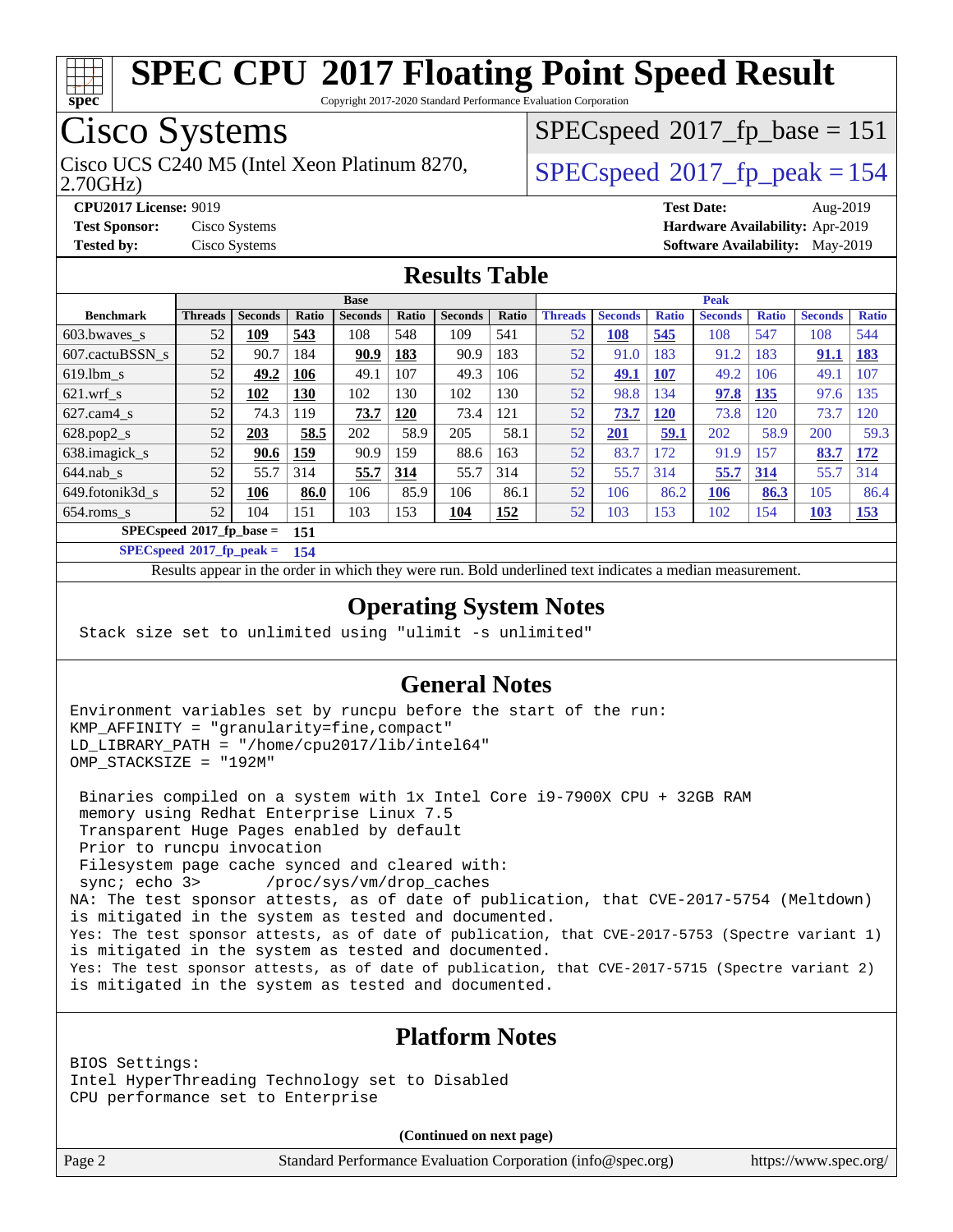

Copyright 2017-2020 Standard Performance Evaluation Corporation

## Cisco Systems

Cisco UCS C240 M5 (Intel Xeon Platinum 8270,<br>2.70GHz)

[SPECspeed](http://www.spec.org/auto/cpu2017/Docs/result-fields.html#SPECspeed2017fpbase)<sup>®</sup>2017 fp base = 151

[SPECspeed](http://www.spec.org/auto/cpu2017/Docs/result-fields.html#SPECspeed2017fppeak)<sup>®</sup>2017 fp peak = 154

**[Test Sponsor:](http://www.spec.org/auto/cpu2017/Docs/result-fields.html#TestSponsor)** Cisco Systems **[Hardware Availability:](http://www.spec.org/auto/cpu2017/Docs/result-fields.html#HardwareAvailability)** Apr-2019

**[CPU2017 License:](http://www.spec.org/auto/cpu2017/Docs/result-fields.html#CPU2017License)** 9019 **[Test Date:](http://www.spec.org/auto/cpu2017/Docs/result-fields.html#TestDate)** Aug-2019 **[Tested by:](http://www.spec.org/auto/cpu2017/Docs/result-fields.html#Testedby)** Cisco Systems **[Software Availability:](http://www.spec.org/auto/cpu2017/Docs/result-fields.html#SoftwareAvailability)** May-2019

#### **[Platform Notes \(Continued\)](http://www.spec.org/auto/cpu2017/Docs/result-fields.html#PlatformNotes)**

Page 3 Standard Performance Evaluation Corporation [\(info@spec.org\)](mailto:info@spec.org) <https://www.spec.org/> Power Performance Tuning set to OS Controls SNC set to Disabled Patrol Scrub set to Disabled Sysinfo program /home/cpu2017/bin/sysinfo Rev: r5974 of 2018-05-19 9bcde8f2999c33d61f64985e45859ea9 running on linux-4vt5 Wed Aug 28 20:12:44 2019 SUT (System Under Test) info as seen by some common utilities. For more information on this section, see <https://www.spec.org/cpu2017/Docs/config.html#sysinfo> From /proc/cpuinfo model name : Intel(R) Xeon(R) Platinum 8270 CPU @ 2.70GHz 2 "physical id"s (chips) 52 "processors" cores, siblings (Caution: counting these is hw and system dependent. The following excerpts from /proc/cpuinfo might not be reliable. Use with caution.) cpu cores : 26 siblings : 26 physical 0: cores 0 1 2 3 4 5 6 8 9 10 11 12 13 16 17 18 19 20 21 22 24 25 26 27 28 29 physical 1: cores 0 1 2 3 4 5 6 8 9 10 11 12 13 16 17 18 19 20 21 22 24 25 26 27 28 29 From lscpu: Architecture: x86\_64 CPU op-mode(s): 32-bit, 64-bit Byte Order: Little Endian CPU(s): 52 On-line CPU(s) list: 0-51 Thread(s) per core: 1 Core(s) per socket: 26 Socket(s): 2 NUMA node(s): 2 Vendor ID: GenuineIntel CPU family: 6 Model: 85 Model name: Intel(R) Xeon(R) Platinum 8270 CPU @ 2.70GHz Stepping: 6 CPU MHz: 2700.000 CPU max MHz: 4000.0000 CPU min MHz: 1000.0000 BogoMIPS: 5400.00 Virtualization: VT-x L1d cache: 32K L1i cache: 32K L2 cache: 1024K **(Continued on next page)**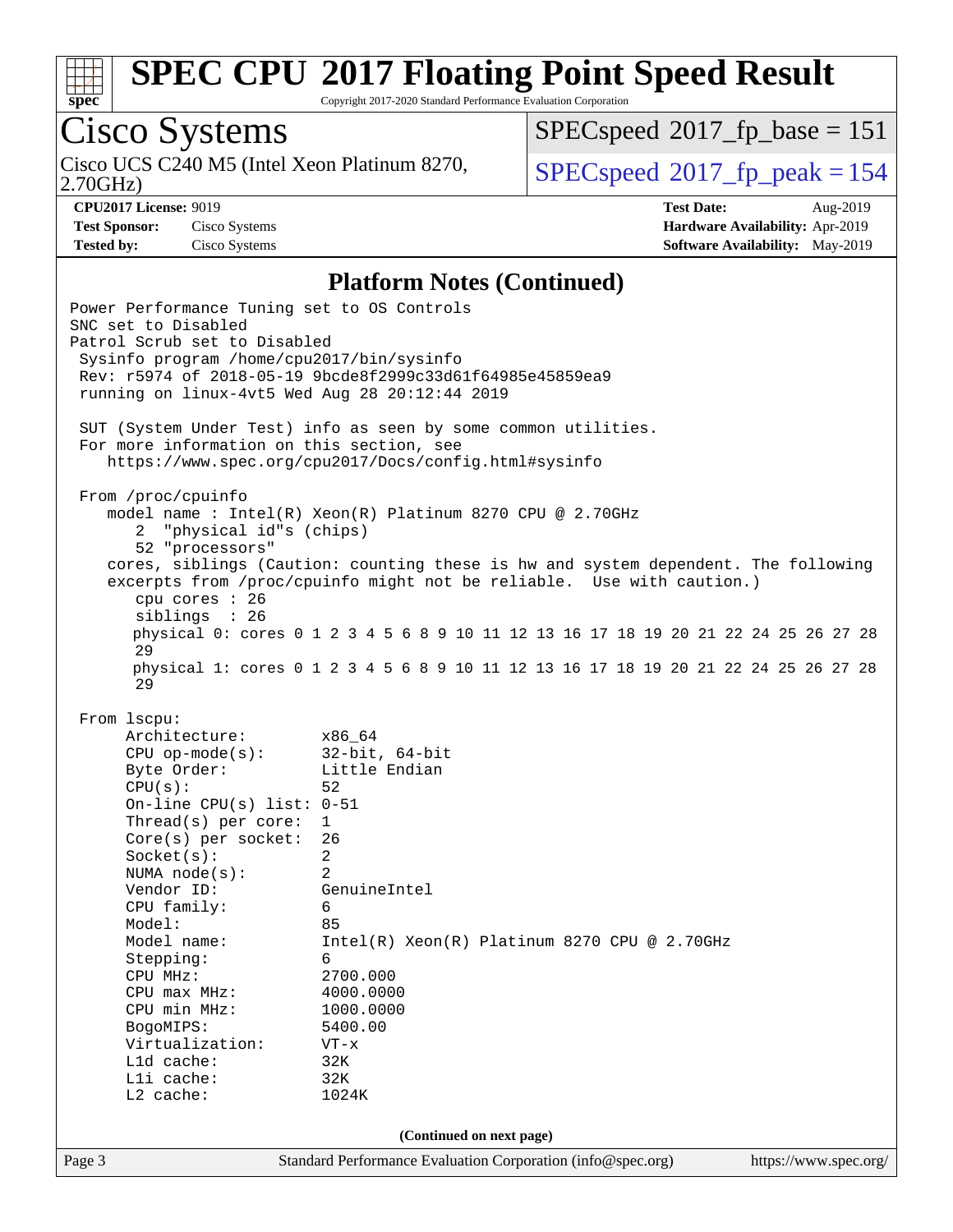

Copyright 2017-2020 Standard Performance Evaluation Corporation

Cisco Systems Cisco UCS C240 M5 (Intel Xeon Platinum 8270,<br>2.70GHz) [SPECspeed](http://www.spec.org/auto/cpu2017/Docs/result-fields.html#SPECspeed2017fppeak)<sup>®</sup>2017 fp peak = 154 [SPECspeed](http://www.spec.org/auto/cpu2017/Docs/result-fields.html#SPECspeed2017fpbase)<sup>®</sup>2017 fp base = 151 **[CPU2017 License:](http://www.spec.org/auto/cpu2017/Docs/result-fields.html#CPU2017License)** 9019 **[Test Date:](http://www.spec.org/auto/cpu2017/Docs/result-fields.html#TestDate)** Aug-2019 **[Test Sponsor:](http://www.spec.org/auto/cpu2017/Docs/result-fields.html#TestSponsor)** Cisco Systems **[Hardware Availability:](http://www.spec.org/auto/cpu2017/Docs/result-fields.html#HardwareAvailability)** Apr-2019 **[Tested by:](http://www.spec.org/auto/cpu2017/Docs/result-fields.html#Testedby)** Cisco Systems **[Software Availability:](http://www.spec.org/auto/cpu2017/Docs/result-fields.html#SoftwareAvailability)** May-2019 **[Platform Notes \(Continued\)](http://www.spec.org/auto/cpu2017/Docs/result-fields.html#PlatformNotes)** L3 cache: 36608K NUMA node0 CPU(s): 0-25 NUMA node1 CPU(s): 26-51 Flags: fpu vme de pse tsc msr pae mce cx8 apic sep mtrr pge mca cmov pat pse36 clflush dts acpi mmx fxsr sse sse2 ss ht tm pbe syscall nx pdpe1gb rdtscp lm constant\_tsc art arch\_perfmon pebs bts rep\_good nopl xtopology nonstop\_tsc cpuid aperfmperf tsc\_known\_freq pni pclmulqdq dtes64 monitor ds\_cpl vmx smx est tm2 ssse3 sdbg fma cx16 xtpr pdcm pcid dca sse4\_1 sse4\_2 x2apic movbe popcnt tsc\_deadline\_timer aes xsave avx f16c rdrand lahf\_lm abm 3dnowprefetch cpuid\_fault epb cat\_l3 cdp\_l3 invpcid\_single intel\_ppin mba tpr\_shadow vnmi flexpriority ept vpid fsgsbase tsc\_adjust bmi1 hle avx2 smep bmi2 erms invpcid rtm cqm mpx rdt\_a avx512f avx512dq rdseed adx smap clflushopt clwb intel\_pt avx512cd avx512bw avx512vl xsaveopt xsavec xgetbv1 xsaves cqm\_llc cqm\_occup\_llc cqm\_mbm\_total cqm\_mbm\_local ibpb ibrs stibp dtherm ida arat pln pts hwp hwp\_act\_window hwp\_epp hwp\_pkg\_req pku ospke avx512\_vnni arch\_capabilities ssbd /proc/cpuinfo cache data cache size : 36608 KB From numactl --hardware WARNING: a numactl 'node' might or might not correspond to a physical chip. available: 2 nodes (0-1) node 0 cpus: 0 1 2 3 4 5 6 7 8 9 10 11 12 13 14 15 16 17 18 19 20 21 22 23 24 25 node 0 size: 385631 MB node 0 free: 378199 MB node 1 cpus: 26 27 28 29 30 31 32 33 34 35 36 37 38 39 40 41 42 43 44 45 46 47 48 49 50 51 node 1 size: 387026 MB node 1 free: 386331 MB node distances: node 0 1  $0: 10 21$  1: 21 10 From /proc/meminfo MemTotal: 791201496 kB HugePages\_Total: 0 Hugepagesize: 2048 kB From /etc/\*release\* /etc/\*version\* os-release: NAME="SLES" VERSION="15" VERSION\_ID="15" PRETTY\_NAME="SUSE Linux Enterprise Server 15" ID="sles" ID\_LIKE="suse" **(Continued on next page)**

Page 4 Standard Performance Evaluation Corporation [\(info@spec.org\)](mailto:info@spec.org) <https://www.spec.org/>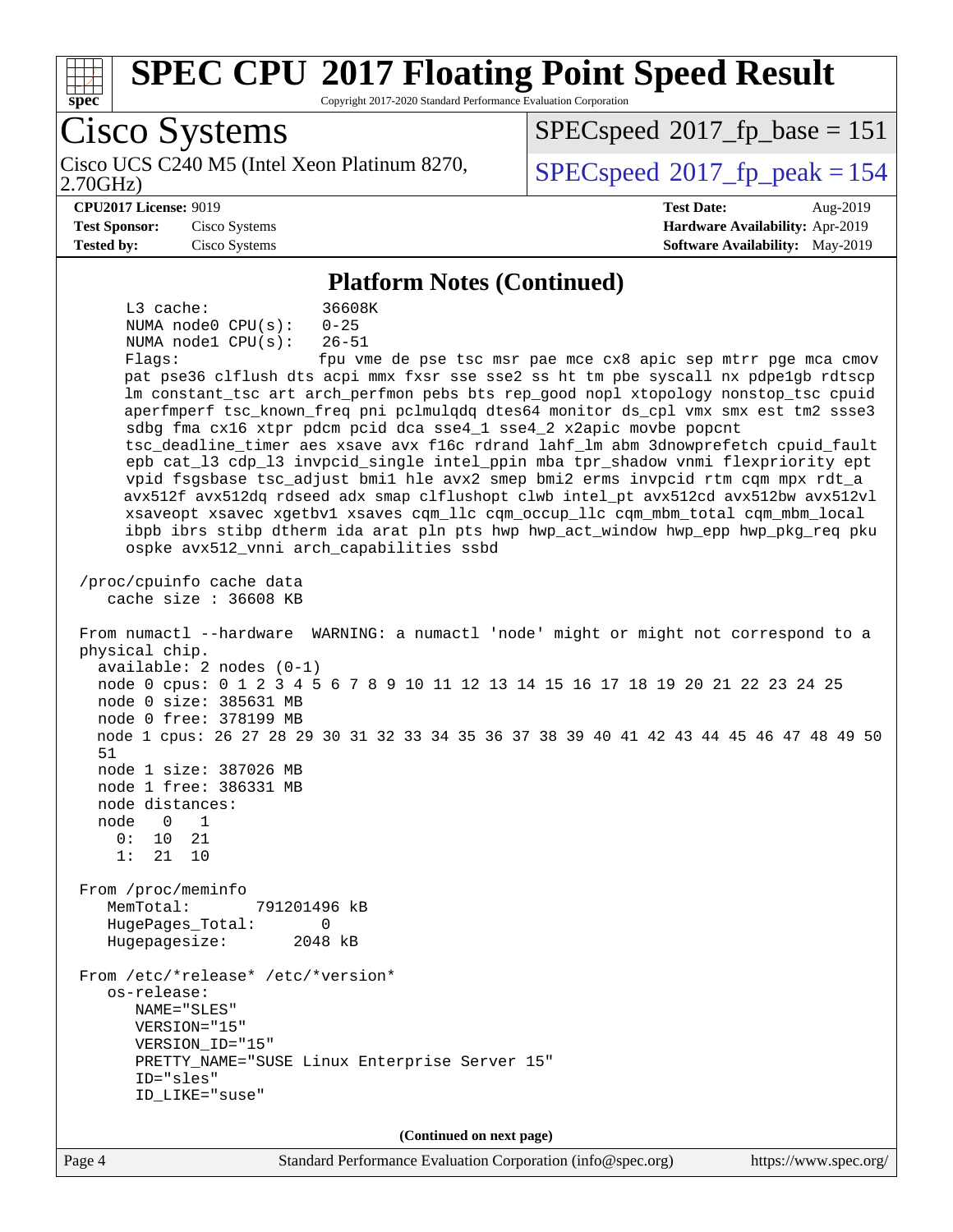

Copyright 2017-2020 Standard Performance Evaluation Corporation

### Cisco Systems

2.70GHz) Cisco UCS C240 M5 (Intel Xeon Platinum 8270,  $\vert$  [SPECspeed](http://www.spec.org/auto/cpu2017/Docs/result-fields.html#SPECspeed2017fppeak)®2017 fp\_peak = 154

[SPECspeed](http://www.spec.org/auto/cpu2017/Docs/result-fields.html#SPECspeed2017fpbase)<sup>®</sup>2017 fp base = 151

**[Test Sponsor:](http://www.spec.org/auto/cpu2017/Docs/result-fields.html#TestSponsor)** Cisco Systems **[Hardware Availability:](http://www.spec.org/auto/cpu2017/Docs/result-fields.html#HardwareAvailability)** Apr-2019 **[Tested by:](http://www.spec.org/auto/cpu2017/Docs/result-fields.html#Testedby)** Cisco Systems **[Software Availability:](http://www.spec.org/auto/cpu2017/Docs/result-fields.html#SoftwareAvailability)** May-2019

**[CPU2017 License:](http://www.spec.org/auto/cpu2017/Docs/result-fields.html#CPU2017License)** 9019 **[Test Date:](http://www.spec.org/auto/cpu2017/Docs/result-fields.html#TestDate)** Aug-2019

#### **[Platform Notes \(Continued\)](http://www.spec.org/auto/cpu2017/Docs/result-fields.html#PlatformNotes)**

 ANSI\_COLOR="0;32" CPE\_NAME="cpe:/o:suse:sles:15"

uname -a:

Memory:

 Linux linux-4vt5 4.12.14-23-default #1 SMP Tue May 29 21:04:44 UTC 2018 (cd0437b) x86\_64 x86\_64 x86\_64 GNU/Linux

Kernel self-reported vulnerability status:

 CVE-2017-5754 (Meltdown): Not affected CVE-2017-5753 (Spectre variant 1): Mitigation: \_\_user pointer sanitization CVE-2017-5715 (Spectre variant 2): Mitigation: Indirect Branch Restricted Speculation, IBPB, IBRS\_FW

run-level 3 Aug 28 15:53

 SPEC is set to: /home/cpu2017 Filesystem Type Size Used Avail Use% Mounted on /dev/sda1 xfs 224G 26G 198G 12% /

 Additional information from dmidecode follows. WARNING: Use caution when you interpret this section. The 'dmidecode' program reads system data which is "intended to allow hardware to be accurately determined", but the intent may not be met, as there are frequent changes to hardware, firmware, and the "DMTF SMBIOS" standard. BIOS Cisco Systems, Inc. C240M5.4.0.4d.0.0506190827 05/06/2019

24x 0xCE00 M393A4K40CB2-CVF 32 GB 2 rank 2933, configured at 2934

(End of data from sysinfo program)

**[Compiler Version Notes](http://www.spec.org/auto/cpu2017/Docs/result-fields.html#CompilerVersionNotes)**

============================================================================== C 19.1bm s(base, peak) 638.imagick s(base, peak) | 644.nab\_s(base, peak) ------------------------------------------------------------------------------ Intel(R) C Intel(R) 64 Compiler for applications running on Intel(R) 64, Version 19.0.4.227 Build 20190416 Copyright (C) 1985-2019 Intel Corporation. All rights reserved. ------------------------------------------------------------------------------ ============================================================================== C++, C, Fortran | 607.cactuBSSN\_s(base, peak) ------------------------------------------------------------------------------ Intel(R) C++ Intel(R) 64 Compiler for applications running on Intel(R) 64, Version 19.0.4.227 Build 20190416 **(Continued on next page)**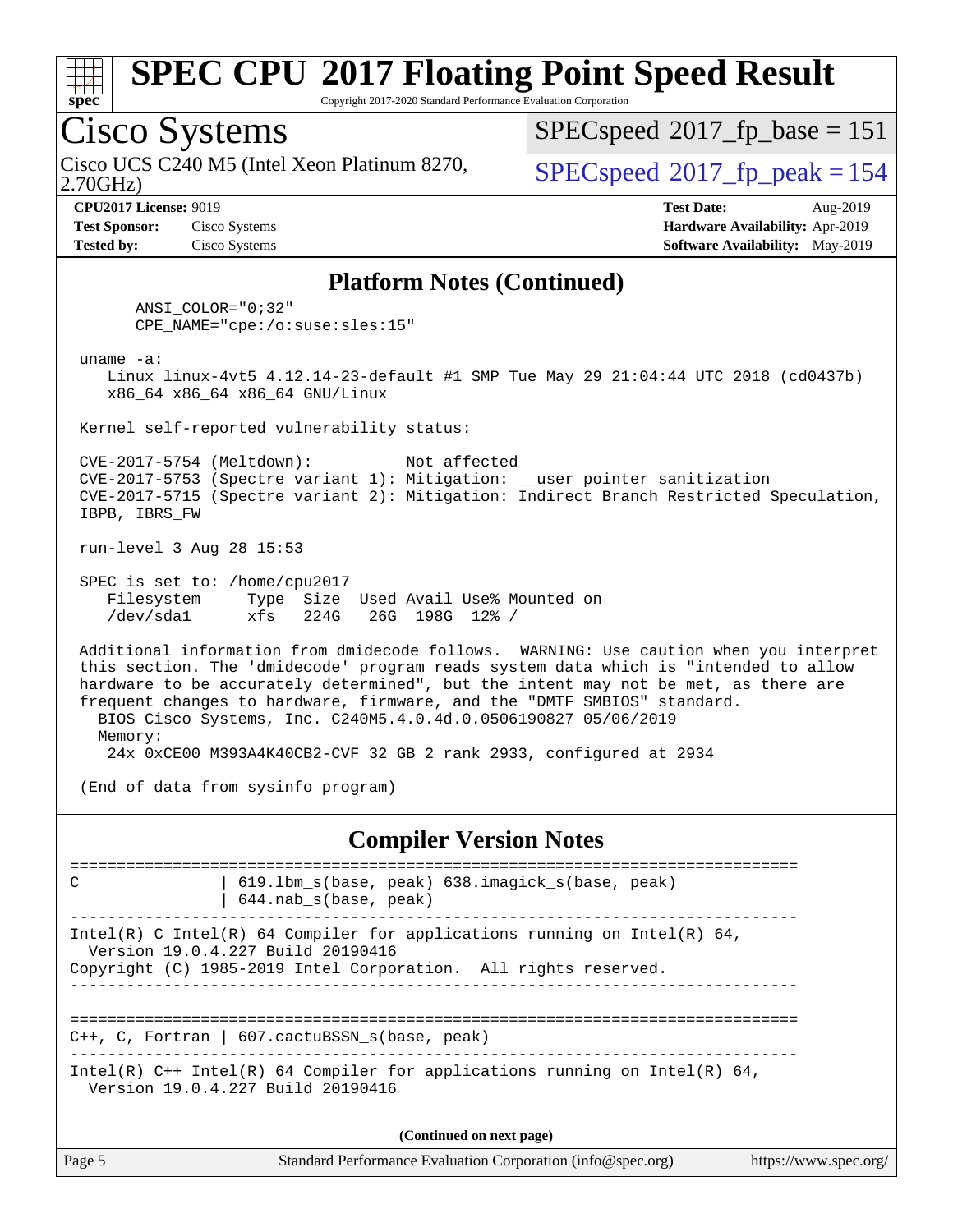

Copyright 2017-2020 Standard Performance Evaluation Corporation

Cisco Systems

2.70GHz) Cisco UCS C240 M5 (Intel Xeon Platinum 8270,  $SPECspeed^{\circ}2017\_fp\_peak = 154$  $SPECspeed^{\circ}2017\_fp\_peak = 154$ 

 $SPECspeed^{\circledast}2017_fp\_base = 151$  $SPECspeed^{\circledast}2017_fp\_base = 151$ 

| <b>Test Sponsor:</b> | Cisco System: |
|----------------------|---------------|
| Tested hv•           | Cisco System  |

**[CPU2017 License:](http://www.spec.org/auto/cpu2017/Docs/result-fields.html#CPU2017License)** 9019 **[Test Date:](http://www.spec.org/auto/cpu2017/Docs/result-fields.html#TestDate)** Aug-2019 **Test Systems Systems Systems Systems Systems Systems Systems Systems Systems Systems Systems Systems Systems Systems Systems Systems Systems Systems Systems Systems Systems Systems Systems Systems Systems Systems Systems [Tested by:](http://www.spec.org/auto/cpu2017/Docs/result-fields.html#Testedby)** Cisco Systems **[Software Availability:](http://www.spec.org/auto/cpu2017/Docs/result-fields.html#SoftwareAvailability)** May-2019

#### **[Compiler Version Notes \(Continued\)](http://www.spec.org/auto/cpu2017/Docs/result-fields.html#CompilerVersionNotes)**

| Copyright (C) 1985-2019 Intel Corporation. All rights reserved.<br>Intel(R) C Intel(R) 64 Compiler for applications running on Intel(R) 64,<br>Version 19.0.4.227 Build 20190416<br>Copyright (C) 1985-2019 Intel Corporation. All rights reserved.<br>$Intel(R)$ Fortran Intel(R) 64 Compiler for applications running on Intel(R)<br>64, Version 19.0.4.227 Build 20190416<br>Copyright (C) 1985-2019 Intel Corporation. All rights reserved. |
|-------------------------------------------------------------------------------------------------------------------------------------------------------------------------------------------------------------------------------------------------------------------------------------------------------------------------------------------------------------------------------------------------------------------------------------------------|
| 603.bwaves s(base, peak) 649.fotonik3d s(base, peak)<br>Fortran                                                                                                                                                                                                                                                                                                                                                                                 |
| 654.roms_s(base, peak)<br>$Intel(R)$ Fortran Intel(R) 64 Compiler for applications running on Intel(R)<br>64, Version 19.0.4.227 Build 20190416                                                                                                                                                                                                                                                                                                 |
| Copyright (C) 1985-2019 Intel Corporation. All rights reserved.                                                                                                                                                                                                                                                                                                                                                                                 |
| Fortran, C   621.wrf s(base, peak) 627.cam4 s(base, peak)<br>$628.$ pop2_s(base, peak)                                                                                                                                                                                                                                                                                                                                                          |
| $Intel(R)$ Fortran Intel(R) 64 Compiler for applications running on Intel(R)<br>64, Version 19.0.4.227 Build 20190416<br>Copyright (C) 1985-2019 Intel Corporation. All rights reserved.<br>Intel(R) C Intel(R) 64 Compiler for applications running on Intel(R) 64,<br>Version 19.0.4.227 Build 20190416<br>Copyright (C) 1985-2019 Intel Corporation. All rights reserved.                                                                    |

### **[Base Compiler Invocation](http://www.spec.org/auto/cpu2017/Docs/result-fields.html#BaseCompilerInvocation)**

[C benchmarks](http://www.spec.org/auto/cpu2017/Docs/result-fields.html#Cbenchmarks): [icc -m64 -std=c11](http://www.spec.org/cpu2017/results/res2019q3/cpu2017-20190903-17754.flags.html#user_CCbase_intel_icc_64bit_c11_33ee0cdaae7deeeab2a9725423ba97205ce30f63b9926c2519791662299b76a0318f32ddfffdc46587804de3178b4f9328c46fa7c2b0cd779d7a61945c91cd35)

[Fortran benchmarks](http://www.spec.org/auto/cpu2017/Docs/result-fields.html#Fortranbenchmarks): [ifort -m64](http://www.spec.org/cpu2017/results/res2019q3/cpu2017-20190903-17754.flags.html#user_FCbase_intel_ifort_64bit_24f2bb282fbaeffd6157abe4f878425411749daecae9a33200eee2bee2fe76f3b89351d69a8130dd5949958ce389cf37ff59a95e7a40d588e8d3a57e0c3fd751)

[Benchmarks using both Fortran and C](http://www.spec.org/auto/cpu2017/Docs/result-fields.html#BenchmarksusingbothFortranandC): [ifort -m64](http://www.spec.org/cpu2017/results/res2019q3/cpu2017-20190903-17754.flags.html#user_CC_FCbase_intel_ifort_64bit_24f2bb282fbaeffd6157abe4f878425411749daecae9a33200eee2bee2fe76f3b89351d69a8130dd5949958ce389cf37ff59a95e7a40d588e8d3a57e0c3fd751) [icc -m64 -std=c11](http://www.spec.org/cpu2017/results/res2019q3/cpu2017-20190903-17754.flags.html#user_CC_FCbase_intel_icc_64bit_c11_33ee0cdaae7deeeab2a9725423ba97205ce30f63b9926c2519791662299b76a0318f32ddfffdc46587804de3178b4f9328c46fa7c2b0cd779d7a61945c91cd35)

[Benchmarks using Fortran, C, and C++:](http://www.spec.org/auto/cpu2017/Docs/result-fields.html#BenchmarksusingFortranCandCXX) [icpc -m64](http://www.spec.org/cpu2017/results/res2019q3/cpu2017-20190903-17754.flags.html#user_CC_CXX_FCbase_intel_icpc_64bit_4ecb2543ae3f1412ef961e0650ca070fec7b7afdcd6ed48761b84423119d1bf6bdf5cad15b44d48e7256388bc77273b966e5eb805aefd121eb22e9299b2ec9d9) [icc -m64 -std=c11](http://www.spec.org/cpu2017/results/res2019q3/cpu2017-20190903-17754.flags.html#user_CC_CXX_FCbase_intel_icc_64bit_c11_33ee0cdaae7deeeab2a9725423ba97205ce30f63b9926c2519791662299b76a0318f32ddfffdc46587804de3178b4f9328c46fa7c2b0cd779d7a61945c91cd35) [ifort -m64](http://www.spec.org/cpu2017/results/res2019q3/cpu2017-20190903-17754.flags.html#user_CC_CXX_FCbase_intel_ifort_64bit_24f2bb282fbaeffd6157abe4f878425411749daecae9a33200eee2bee2fe76f3b89351d69a8130dd5949958ce389cf37ff59a95e7a40d588e8d3a57e0c3fd751)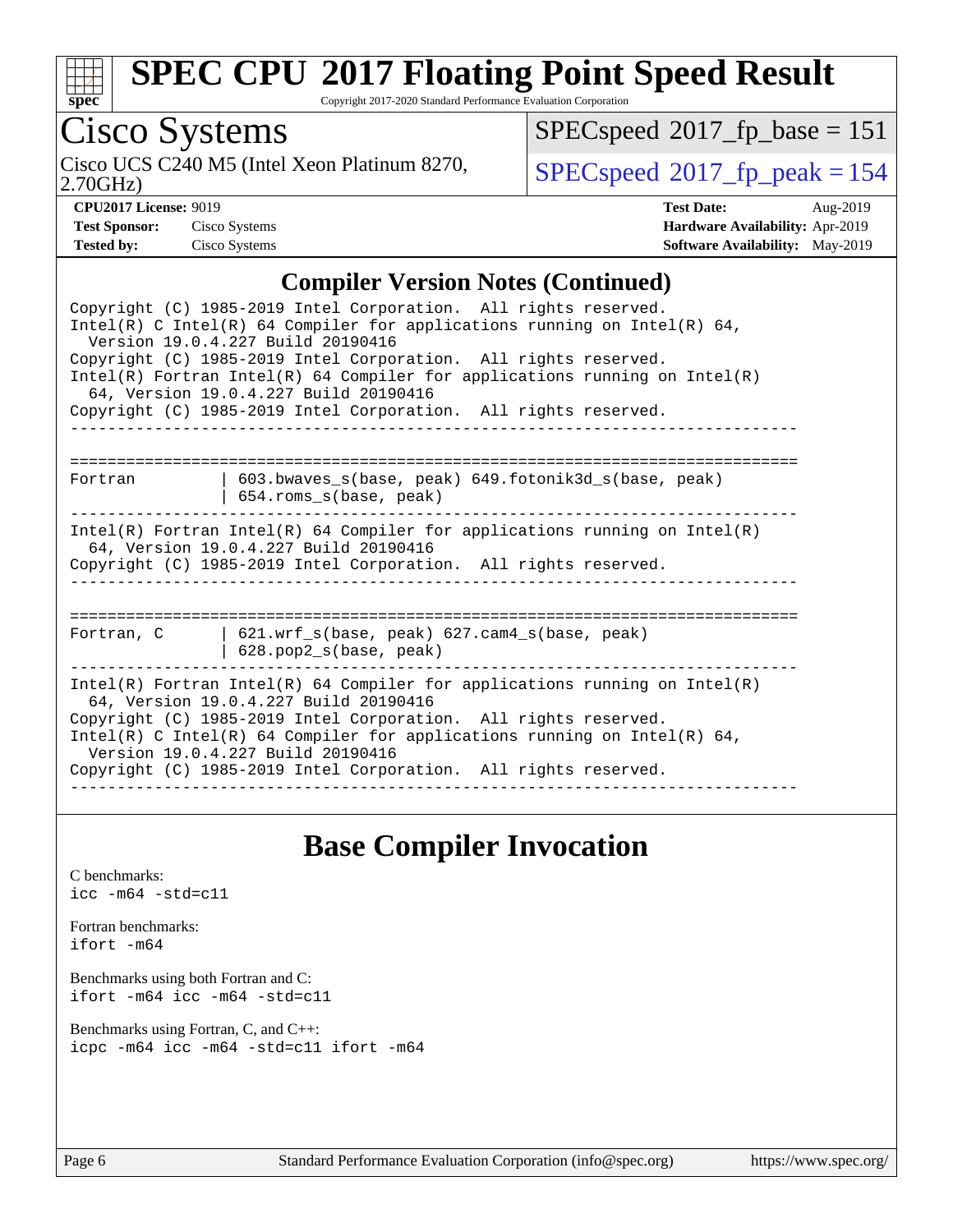

Copyright 2017-2020 Standard Performance Evaluation Corporation

## Cisco Systems

2.70GHz) Cisco UCS C240 M5 (Intel Xeon Platinum 8270,  $\vert$  [SPECspeed](http://www.spec.org/auto/cpu2017/Docs/result-fields.html#SPECspeed2017fppeak)<sup>®</sup>2017 fp\_peak = 154

[SPECspeed](http://www.spec.org/auto/cpu2017/Docs/result-fields.html#SPECspeed2017fpbase)<sup>®</sup>2017 fp base = 151

**[Test Sponsor:](http://www.spec.org/auto/cpu2017/Docs/result-fields.html#TestSponsor)** Cisco Systems **[Hardware Availability:](http://www.spec.org/auto/cpu2017/Docs/result-fields.html#HardwareAvailability)** Apr-2019

**[CPU2017 License:](http://www.spec.org/auto/cpu2017/Docs/result-fields.html#CPU2017License)** 9019 **[Test Date:](http://www.spec.org/auto/cpu2017/Docs/result-fields.html#TestDate)** Aug-2019 **[Tested by:](http://www.spec.org/auto/cpu2017/Docs/result-fields.html#Testedby)** Cisco Systems **[Software Availability:](http://www.spec.org/auto/cpu2017/Docs/result-fields.html#SoftwareAvailability)** May-2019

### **[Base Portability Flags](http://www.spec.org/auto/cpu2017/Docs/result-fields.html#BasePortabilityFlags)**

 603.bwaves\_s: [-DSPEC\\_LP64](http://www.spec.org/cpu2017/results/res2019q3/cpu2017-20190903-17754.flags.html#suite_basePORTABILITY603_bwaves_s_DSPEC_LP64) 607.cactuBSSN\_s: [-DSPEC\\_LP64](http://www.spec.org/cpu2017/results/res2019q3/cpu2017-20190903-17754.flags.html#suite_basePORTABILITY607_cactuBSSN_s_DSPEC_LP64) 619.lbm\_s: [-DSPEC\\_LP64](http://www.spec.org/cpu2017/results/res2019q3/cpu2017-20190903-17754.flags.html#suite_basePORTABILITY619_lbm_s_DSPEC_LP64) 621.wrf\_s: [-DSPEC\\_LP64](http://www.spec.org/cpu2017/results/res2019q3/cpu2017-20190903-17754.flags.html#suite_basePORTABILITY621_wrf_s_DSPEC_LP64) [-DSPEC\\_CASE\\_FLAG](http://www.spec.org/cpu2017/results/res2019q3/cpu2017-20190903-17754.flags.html#b621.wrf_s_baseCPORTABILITY_DSPEC_CASE_FLAG) [-convert big\\_endian](http://www.spec.org/cpu2017/results/res2019q3/cpu2017-20190903-17754.flags.html#user_baseFPORTABILITY621_wrf_s_convert_big_endian_c3194028bc08c63ac5d04de18c48ce6d347e4e562e8892b8bdbdc0214820426deb8554edfa529a3fb25a586e65a3d812c835984020483e7e73212c4d31a38223) 627.cam4\_s: [-DSPEC\\_LP64](http://www.spec.org/cpu2017/results/res2019q3/cpu2017-20190903-17754.flags.html#suite_basePORTABILITY627_cam4_s_DSPEC_LP64) [-DSPEC\\_CASE\\_FLAG](http://www.spec.org/cpu2017/results/res2019q3/cpu2017-20190903-17754.flags.html#b627.cam4_s_baseCPORTABILITY_DSPEC_CASE_FLAG) 628.pop2\_s: [-DSPEC\\_LP64](http://www.spec.org/cpu2017/results/res2019q3/cpu2017-20190903-17754.flags.html#suite_basePORTABILITY628_pop2_s_DSPEC_LP64) [-DSPEC\\_CASE\\_FLAG](http://www.spec.org/cpu2017/results/res2019q3/cpu2017-20190903-17754.flags.html#b628.pop2_s_baseCPORTABILITY_DSPEC_CASE_FLAG) [-convert big\\_endian](http://www.spec.org/cpu2017/results/res2019q3/cpu2017-20190903-17754.flags.html#user_baseFPORTABILITY628_pop2_s_convert_big_endian_c3194028bc08c63ac5d04de18c48ce6d347e4e562e8892b8bdbdc0214820426deb8554edfa529a3fb25a586e65a3d812c835984020483e7e73212c4d31a38223) [-assume byterecl](http://www.spec.org/cpu2017/results/res2019q3/cpu2017-20190903-17754.flags.html#user_baseFPORTABILITY628_pop2_s_assume_byterecl_7e47d18b9513cf18525430bbf0f2177aa9bf368bc7a059c09b2c06a34b53bd3447c950d3f8d6c70e3faf3a05c8557d66a5798b567902e8849adc142926523472) 638.imagick\_s: [-DSPEC\\_LP64](http://www.spec.org/cpu2017/results/res2019q3/cpu2017-20190903-17754.flags.html#suite_basePORTABILITY638_imagick_s_DSPEC_LP64) 644.nab\_s: [-DSPEC\\_LP64](http://www.spec.org/cpu2017/results/res2019q3/cpu2017-20190903-17754.flags.html#suite_basePORTABILITY644_nab_s_DSPEC_LP64) 649.fotonik3d\_s: [-DSPEC\\_LP64](http://www.spec.org/cpu2017/results/res2019q3/cpu2017-20190903-17754.flags.html#suite_basePORTABILITY649_fotonik3d_s_DSPEC_LP64) 654.roms\_s: [-DSPEC\\_LP64](http://www.spec.org/cpu2017/results/res2019q3/cpu2017-20190903-17754.flags.html#suite_basePORTABILITY654_roms_s_DSPEC_LP64)

### **[Base Optimization Flags](http://www.spec.org/auto/cpu2017/Docs/result-fields.html#BaseOptimizationFlags)**

[C benchmarks](http://www.spec.org/auto/cpu2017/Docs/result-fields.html#Cbenchmarks):

[-xCORE-AVX512](http://www.spec.org/cpu2017/results/res2019q3/cpu2017-20190903-17754.flags.html#user_CCbase_f-xCORE-AVX512) [-ipo](http://www.spec.org/cpu2017/results/res2019q3/cpu2017-20190903-17754.flags.html#user_CCbase_f-ipo) [-O3](http://www.spec.org/cpu2017/results/res2019q3/cpu2017-20190903-17754.flags.html#user_CCbase_f-O3) [-no-prec-div](http://www.spec.org/cpu2017/results/res2019q3/cpu2017-20190903-17754.flags.html#user_CCbase_f-no-prec-div) [-qopt-prefetch](http://www.spec.org/cpu2017/results/res2019q3/cpu2017-20190903-17754.flags.html#user_CCbase_f-qopt-prefetch) [-ffinite-math-only](http://www.spec.org/cpu2017/results/res2019q3/cpu2017-20190903-17754.flags.html#user_CCbase_f_finite_math_only_cb91587bd2077682c4b38af759c288ed7c732db004271a9512da14a4f8007909a5f1427ecbf1a0fb78ff2a814402c6114ac565ca162485bbcae155b5e4258871) [-qopt-mem-layout-trans=4](http://www.spec.org/cpu2017/results/res2019q3/cpu2017-20190903-17754.flags.html#user_CCbase_f-qopt-mem-layout-trans_fa39e755916c150a61361b7846f310bcdf6f04e385ef281cadf3647acec3f0ae266d1a1d22d972a7087a248fd4e6ca390a3634700869573d231a252c784941a8) [-qopenmp](http://www.spec.org/cpu2017/results/res2019q3/cpu2017-20190903-17754.flags.html#user_CCbase_qopenmp_16be0c44f24f464004c6784a7acb94aca937f053568ce72f94b139a11c7c168634a55f6653758ddd83bcf7b8463e8028bb0b48b77bcddc6b78d5d95bb1df2967) [-DSPEC\\_OPENMP](http://www.spec.org/cpu2017/results/res2019q3/cpu2017-20190903-17754.flags.html#suite_CCbase_DSPEC_OPENMP)

[Fortran benchmarks](http://www.spec.org/auto/cpu2017/Docs/result-fields.html#Fortranbenchmarks):

[-DSPEC\\_OPENMP](http://www.spec.org/cpu2017/results/res2019q3/cpu2017-20190903-17754.flags.html#suite_FCbase_DSPEC_OPENMP) [-xCORE-AVX512](http://www.spec.org/cpu2017/results/res2019q3/cpu2017-20190903-17754.flags.html#user_FCbase_f-xCORE-AVX512) [-ipo](http://www.spec.org/cpu2017/results/res2019q3/cpu2017-20190903-17754.flags.html#user_FCbase_f-ipo) [-O3](http://www.spec.org/cpu2017/results/res2019q3/cpu2017-20190903-17754.flags.html#user_FCbase_f-O3) [-no-prec-div](http://www.spec.org/cpu2017/results/res2019q3/cpu2017-20190903-17754.flags.html#user_FCbase_f-no-prec-div) [-qopt-prefetch](http://www.spec.org/cpu2017/results/res2019q3/cpu2017-20190903-17754.flags.html#user_FCbase_f-qopt-prefetch) [-ffinite-math-only](http://www.spec.org/cpu2017/results/res2019q3/cpu2017-20190903-17754.flags.html#user_FCbase_f_finite_math_only_cb91587bd2077682c4b38af759c288ed7c732db004271a9512da14a4f8007909a5f1427ecbf1a0fb78ff2a814402c6114ac565ca162485bbcae155b5e4258871) [-qopt-mem-layout-trans=4](http://www.spec.org/cpu2017/results/res2019q3/cpu2017-20190903-17754.flags.html#user_FCbase_f-qopt-mem-layout-trans_fa39e755916c150a61361b7846f310bcdf6f04e385ef281cadf3647acec3f0ae266d1a1d22d972a7087a248fd4e6ca390a3634700869573d231a252c784941a8) [-qopenmp](http://www.spec.org/cpu2017/results/res2019q3/cpu2017-20190903-17754.flags.html#user_FCbase_qopenmp_16be0c44f24f464004c6784a7acb94aca937f053568ce72f94b139a11c7c168634a55f6653758ddd83bcf7b8463e8028bb0b48b77bcddc6b78d5d95bb1df2967) [-nostandard-realloc-lhs](http://www.spec.org/cpu2017/results/res2019q3/cpu2017-20190903-17754.flags.html#user_FCbase_f_2003_std_realloc_82b4557e90729c0f113870c07e44d33d6f5a304b4f63d4c15d2d0f1fab99f5daaed73bdb9275d9ae411527f28b936061aa8b9c8f2d63842963b95c9dd6426b8a)

[Benchmarks using both Fortran and C](http://www.spec.org/auto/cpu2017/Docs/result-fields.html#BenchmarksusingbothFortranandC):

[-xCORE-AVX512](http://www.spec.org/cpu2017/results/res2019q3/cpu2017-20190903-17754.flags.html#user_CC_FCbase_f-xCORE-AVX512) [-ipo](http://www.spec.org/cpu2017/results/res2019q3/cpu2017-20190903-17754.flags.html#user_CC_FCbase_f-ipo) [-O3](http://www.spec.org/cpu2017/results/res2019q3/cpu2017-20190903-17754.flags.html#user_CC_FCbase_f-O3) [-no-prec-div](http://www.spec.org/cpu2017/results/res2019q3/cpu2017-20190903-17754.flags.html#user_CC_FCbase_f-no-prec-div) [-qopt-prefetch](http://www.spec.org/cpu2017/results/res2019q3/cpu2017-20190903-17754.flags.html#user_CC_FCbase_f-qopt-prefetch) [-ffinite-math-only](http://www.spec.org/cpu2017/results/res2019q3/cpu2017-20190903-17754.flags.html#user_CC_FCbase_f_finite_math_only_cb91587bd2077682c4b38af759c288ed7c732db004271a9512da14a4f8007909a5f1427ecbf1a0fb78ff2a814402c6114ac565ca162485bbcae155b5e4258871) [-qopt-mem-layout-trans=4](http://www.spec.org/cpu2017/results/res2019q3/cpu2017-20190903-17754.flags.html#user_CC_FCbase_f-qopt-mem-layout-trans_fa39e755916c150a61361b7846f310bcdf6f04e385ef281cadf3647acec3f0ae266d1a1d22d972a7087a248fd4e6ca390a3634700869573d231a252c784941a8) [-qopenmp](http://www.spec.org/cpu2017/results/res2019q3/cpu2017-20190903-17754.flags.html#user_CC_FCbase_qopenmp_16be0c44f24f464004c6784a7acb94aca937f053568ce72f94b139a11c7c168634a55f6653758ddd83bcf7b8463e8028bb0b48b77bcddc6b78d5d95bb1df2967) [-DSPEC\\_OPENMP](http://www.spec.org/cpu2017/results/res2019q3/cpu2017-20190903-17754.flags.html#suite_CC_FCbase_DSPEC_OPENMP) [-nostandard-realloc-lhs](http://www.spec.org/cpu2017/results/res2019q3/cpu2017-20190903-17754.flags.html#user_CC_FCbase_f_2003_std_realloc_82b4557e90729c0f113870c07e44d33d6f5a304b4f63d4c15d2d0f1fab99f5daaed73bdb9275d9ae411527f28b936061aa8b9c8f2d63842963b95c9dd6426b8a)

[Benchmarks using Fortran, C, and C++:](http://www.spec.org/auto/cpu2017/Docs/result-fields.html#BenchmarksusingFortranCandCXX)

[-xCORE-AVX512](http://www.spec.org/cpu2017/results/res2019q3/cpu2017-20190903-17754.flags.html#user_CC_CXX_FCbase_f-xCORE-AVX512) [-ipo](http://www.spec.org/cpu2017/results/res2019q3/cpu2017-20190903-17754.flags.html#user_CC_CXX_FCbase_f-ipo) [-O3](http://www.spec.org/cpu2017/results/res2019q3/cpu2017-20190903-17754.flags.html#user_CC_CXX_FCbase_f-O3) [-no-prec-div](http://www.spec.org/cpu2017/results/res2019q3/cpu2017-20190903-17754.flags.html#user_CC_CXX_FCbase_f-no-prec-div) [-qopt-prefetch](http://www.spec.org/cpu2017/results/res2019q3/cpu2017-20190903-17754.flags.html#user_CC_CXX_FCbase_f-qopt-prefetch) [-ffinite-math-only](http://www.spec.org/cpu2017/results/res2019q3/cpu2017-20190903-17754.flags.html#user_CC_CXX_FCbase_f_finite_math_only_cb91587bd2077682c4b38af759c288ed7c732db004271a9512da14a4f8007909a5f1427ecbf1a0fb78ff2a814402c6114ac565ca162485bbcae155b5e4258871) [-qopt-mem-layout-trans=4](http://www.spec.org/cpu2017/results/res2019q3/cpu2017-20190903-17754.flags.html#user_CC_CXX_FCbase_f-qopt-mem-layout-trans_fa39e755916c150a61361b7846f310bcdf6f04e385ef281cadf3647acec3f0ae266d1a1d22d972a7087a248fd4e6ca390a3634700869573d231a252c784941a8) [-qopenmp](http://www.spec.org/cpu2017/results/res2019q3/cpu2017-20190903-17754.flags.html#user_CC_CXX_FCbase_qopenmp_16be0c44f24f464004c6784a7acb94aca937f053568ce72f94b139a11c7c168634a55f6653758ddd83bcf7b8463e8028bb0b48b77bcddc6b78d5d95bb1df2967) [-DSPEC\\_OPENMP](http://www.spec.org/cpu2017/results/res2019q3/cpu2017-20190903-17754.flags.html#suite_CC_CXX_FCbase_DSPEC_OPENMP) [-nostandard-realloc-lhs](http://www.spec.org/cpu2017/results/res2019q3/cpu2017-20190903-17754.flags.html#user_CC_CXX_FCbase_f_2003_std_realloc_82b4557e90729c0f113870c07e44d33d6f5a304b4f63d4c15d2d0f1fab99f5daaed73bdb9275d9ae411527f28b936061aa8b9c8f2d63842963b95c9dd6426b8a)

### **[Peak Compiler Invocation](http://www.spec.org/auto/cpu2017/Docs/result-fields.html#PeakCompilerInvocation)**

[C benchmarks](http://www.spec.org/auto/cpu2017/Docs/result-fields.html#Cbenchmarks): [icc -m64 -std=c11](http://www.spec.org/cpu2017/results/res2019q3/cpu2017-20190903-17754.flags.html#user_CCpeak_intel_icc_64bit_c11_33ee0cdaae7deeeab2a9725423ba97205ce30f63b9926c2519791662299b76a0318f32ddfffdc46587804de3178b4f9328c46fa7c2b0cd779d7a61945c91cd35)

[Fortran benchmarks](http://www.spec.org/auto/cpu2017/Docs/result-fields.html#Fortranbenchmarks): [ifort -m64](http://www.spec.org/cpu2017/results/res2019q3/cpu2017-20190903-17754.flags.html#user_FCpeak_intel_ifort_64bit_24f2bb282fbaeffd6157abe4f878425411749daecae9a33200eee2bee2fe76f3b89351d69a8130dd5949958ce389cf37ff59a95e7a40d588e8d3a57e0c3fd751)

**(Continued on next page)**

Page 7 Standard Performance Evaluation Corporation [\(info@spec.org\)](mailto:info@spec.org) <https://www.spec.org/>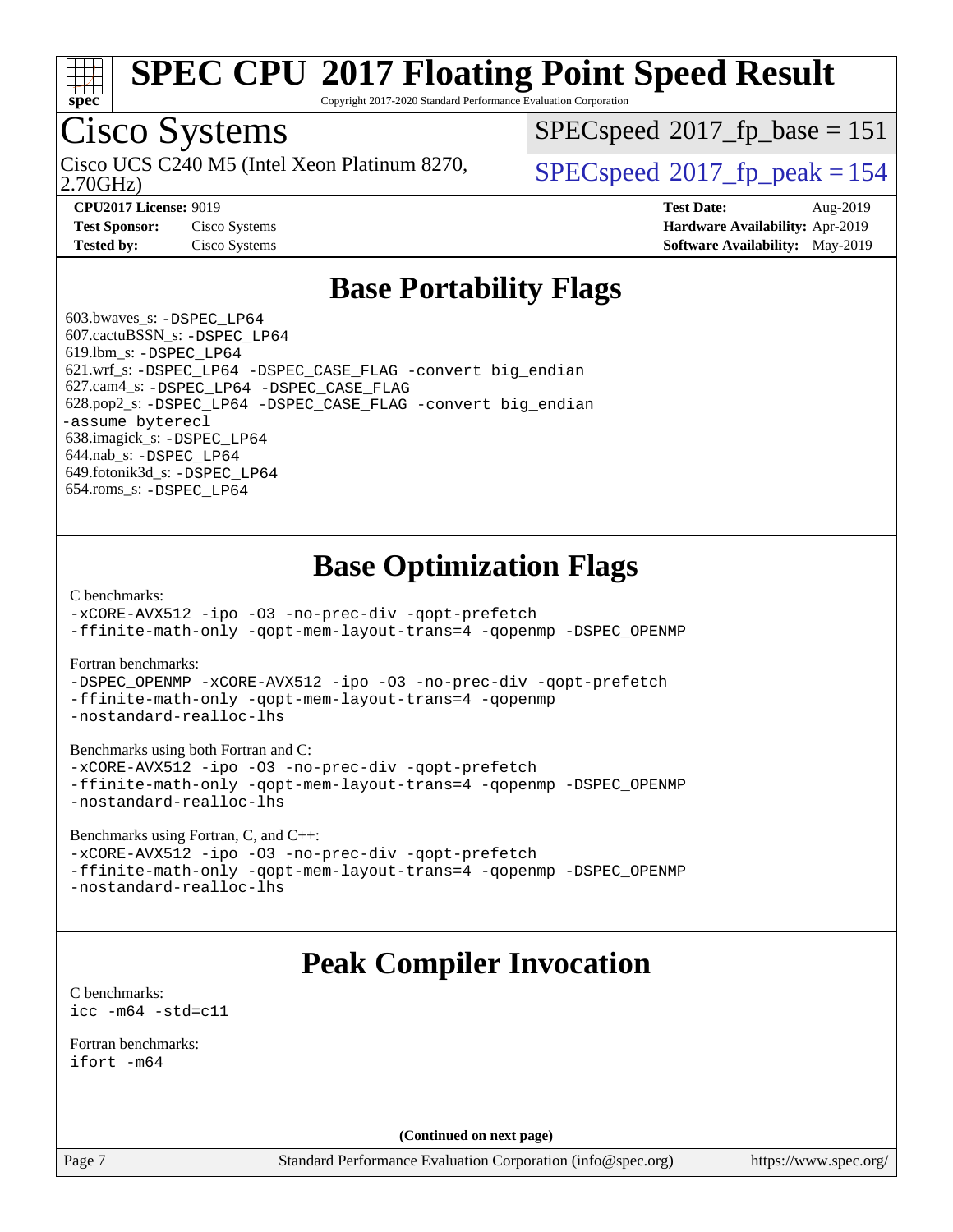

Copyright 2017-2020 Standard Performance Evaluation Corporation

## Cisco Systems

2.70GHz) Cisco UCS C240 M5 (Intel Xeon Platinum 8270,  $\vert$  [SPECspeed](http://www.spec.org/auto/cpu2017/Docs/result-fields.html#SPECspeed2017fppeak)®2017 fp\_peak = 154

[SPECspeed](http://www.spec.org/auto/cpu2017/Docs/result-fields.html#SPECspeed2017fpbase)<sup>®</sup>2017 fp base = 151

**[Test Sponsor:](http://www.spec.org/auto/cpu2017/Docs/result-fields.html#TestSponsor)** Cisco Systems **[Hardware Availability:](http://www.spec.org/auto/cpu2017/Docs/result-fields.html#HardwareAvailability)** Apr-2019

**[CPU2017 License:](http://www.spec.org/auto/cpu2017/Docs/result-fields.html#CPU2017License)** 9019 **[Test Date:](http://www.spec.org/auto/cpu2017/Docs/result-fields.html#TestDate)** Aug-2019 **[Tested by:](http://www.spec.org/auto/cpu2017/Docs/result-fields.html#Testedby)** Cisco Systems **[Software Availability:](http://www.spec.org/auto/cpu2017/Docs/result-fields.html#SoftwareAvailability)** May-2019

## **[Peak Compiler Invocation \(Continued\)](http://www.spec.org/auto/cpu2017/Docs/result-fields.html#PeakCompilerInvocation)**

[Benchmarks using both Fortran and C](http://www.spec.org/auto/cpu2017/Docs/result-fields.html#BenchmarksusingbothFortranandC): [ifort -m64](http://www.spec.org/cpu2017/results/res2019q3/cpu2017-20190903-17754.flags.html#user_CC_FCpeak_intel_ifort_64bit_24f2bb282fbaeffd6157abe4f878425411749daecae9a33200eee2bee2fe76f3b89351d69a8130dd5949958ce389cf37ff59a95e7a40d588e8d3a57e0c3fd751) [icc -m64 -std=c11](http://www.spec.org/cpu2017/results/res2019q3/cpu2017-20190903-17754.flags.html#user_CC_FCpeak_intel_icc_64bit_c11_33ee0cdaae7deeeab2a9725423ba97205ce30f63b9926c2519791662299b76a0318f32ddfffdc46587804de3178b4f9328c46fa7c2b0cd779d7a61945c91cd35)

[Benchmarks using Fortran, C, and C++:](http://www.spec.org/auto/cpu2017/Docs/result-fields.html#BenchmarksusingFortranCandCXX) [icpc -m64](http://www.spec.org/cpu2017/results/res2019q3/cpu2017-20190903-17754.flags.html#user_CC_CXX_FCpeak_intel_icpc_64bit_4ecb2543ae3f1412ef961e0650ca070fec7b7afdcd6ed48761b84423119d1bf6bdf5cad15b44d48e7256388bc77273b966e5eb805aefd121eb22e9299b2ec9d9) [icc -m64 -std=c11](http://www.spec.org/cpu2017/results/res2019q3/cpu2017-20190903-17754.flags.html#user_CC_CXX_FCpeak_intel_icc_64bit_c11_33ee0cdaae7deeeab2a9725423ba97205ce30f63b9926c2519791662299b76a0318f32ddfffdc46587804de3178b4f9328c46fa7c2b0cd779d7a61945c91cd35) [ifort -m64](http://www.spec.org/cpu2017/results/res2019q3/cpu2017-20190903-17754.flags.html#user_CC_CXX_FCpeak_intel_ifort_64bit_24f2bb282fbaeffd6157abe4f878425411749daecae9a33200eee2bee2fe76f3b89351d69a8130dd5949958ce389cf37ff59a95e7a40d588e8d3a57e0c3fd751)

### **[Peak Portability Flags](http://www.spec.org/auto/cpu2017/Docs/result-fields.html#PeakPortabilityFlags)**

Same as Base Portability Flags

### **[Peak Optimization Flags](http://www.spec.org/auto/cpu2017/Docs/result-fields.html#PeakOptimizationFlags)**

[C benchmarks](http://www.spec.org/auto/cpu2017/Docs/result-fields.html#Cbenchmarks):

[-xCORE-AVX512](http://www.spec.org/cpu2017/results/res2019q3/cpu2017-20190903-17754.flags.html#user_CCpeak_f-xCORE-AVX512) [-ipo](http://www.spec.org/cpu2017/results/res2019q3/cpu2017-20190903-17754.flags.html#user_CCpeak_f-ipo) [-O3](http://www.spec.org/cpu2017/results/res2019q3/cpu2017-20190903-17754.flags.html#user_CCpeak_f-O3) [-no-prec-div](http://www.spec.org/cpu2017/results/res2019q3/cpu2017-20190903-17754.flags.html#user_CCpeak_f-no-prec-div) [-qopt-prefetch](http://www.spec.org/cpu2017/results/res2019q3/cpu2017-20190903-17754.flags.html#user_CCpeak_f-qopt-prefetch) [-ffinite-math-only](http://www.spec.org/cpu2017/results/res2019q3/cpu2017-20190903-17754.flags.html#user_CCpeak_f_finite_math_only_cb91587bd2077682c4b38af759c288ed7c732db004271a9512da14a4f8007909a5f1427ecbf1a0fb78ff2a814402c6114ac565ca162485bbcae155b5e4258871) [-qopt-mem-layout-trans=4](http://www.spec.org/cpu2017/results/res2019q3/cpu2017-20190903-17754.flags.html#user_CCpeak_f-qopt-mem-layout-trans_fa39e755916c150a61361b7846f310bcdf6f04e385ef281cadf3647acec3f0ae266d1a1d22d972a7087a248fd4e6ca390a3634700869573d231a252c784941a8) [-qopenmp](http://www.spec.org/cpu2017/results/res2019q3/cpu2017-20190903-17754.flags.html#user_CCpeak_qopenmp_16be0c44f24f464004c6784a7acb94aca937f053568ce72f94b139a11c7c168634a55f6653758ddd83bcf7b8463e8028bb0b48b77bcddc6b78d5d95bb1df2967) [-DSPEC\\_OPENMP](http://www.spec.org/cpu2017/results/res2019q3/cpu2017-20190903-17754.flags.html#suite_CCpeak_DSPEC_OPENMP)

[Fortran benchmarks](http://www.spec.org/auto/cpu2017/Docs/result-fields.html#Fortranbenchmarks):

 603.bwaves\_s: [-prof-gen](http://www.spec.org/cpu2017/results/res2019q3/cpu2017-20190903-17754.flags.html#user_peakPASS1_FFLAGSPASS1_LDFLAGS603_bwaves_s_prof_gen_5aa4926d6013ddb2a31985c654b3eb18169fc0c6952a63635c234f711e6e63dd76e94ad52365559451ec499a2cdb89e4dc58ba4c67ef54ca681ffbe1461d6b36)(pass 1) [-prof-use](http://www.spec.org/cpu2017/results/res2019q3/cpu2017-20190903-17754.flags.html#user_peakPASS2_FFLAGSPASS2_LDFLAGS603_bwaves_s_prof_use_1a21ceae95f36a2b53c25747139a6c16ca95bd9def2a207b4f0849963b97e94f5260e30a0c64f4bb623698870e679ca08317ef8150905d41bd88c6f78df73f19)(pass 2) [-DSPEC\\_SUPPRESS\\_OPENMP](http://www.spec.org/cpu2017/results/res2019q3/cpu2017-20190903-17754.flags.html#suite_peakPASS1_FOPTIMIZE603_bwaves_s_DSPEC_SUPPRESS_OPENMP) [-DSPEC\\_OPENMP](http://www.spec.org/cpu2017/results/res2019q3/cpu2017-20190903-17754.flags.html#suite_peakPASS2_FOPTIMIZE603_bwaves_s_DSPEC_OPENMP) [-O2](http://www.spec.org/cpu2017/results/res2019q3/cpu2017-20190903-17754.flags.html#user_peakPASS1_FOPTIMIZE603_bwaves_s_f-O2) [-xCORE-AVX512](http://www.spec.org/cpu2017/results/res2019q3/cpu2017-20190903-17754.flags.html#user_peakPASS2_FOPTIMIZE603_bwaves_s_f-xCORE-AVX512) [-qopt-prefetch](http://www.spec.org/cpu2017/results/res2019q3/cpu2017-20190903-17754.flags.html#user_peakPASS1_FOPTIMIZEPASS2_FOPTIMIZE603_bwaves_s_f-qopt-prefetch) [-ipo](http://www.spec.org/cpu2017/results/res2019q3/cpu2017-20190903-17754.flags.html#user_peakPASS2_FOPTIMIZE603_bwaves_s_f-ipo) [-O3](http://www.spec.org/cpu2017/results/res2019q3/cpu2017-20190903-17754.flags.html#user_peakPASS2_FOPTIMIZE603_bwaves_s_f-O3) [-ffinite-math-only](http://www.spec.org/cpu2017/results/res2019q3/cpu2017-20190903-17754.flags.html#user_peakPASS1_FOPTIMIZEPASS2_FOPTIMIZE603_bwaves_s_f_finite_math_only_cb91587bd2077682c4b38af759c288ed7c732db004271a9512da14a4f8007909a5f1427ecbf1a0fb78ff2a814402c6114ac565ca162485bbcae155b5e4258871) [-no-prec-div](http://www.spec.org/cpu2017/results/res2019q3/cpu2017-20190903-17754.flags.html#user_peakPASS2_FOPTIMIZE603_bwaves_s_f-no-prec-div) [-qopt-mem-layout-trans=4](http://www.spec.org/cpu2017/results/res2019q3/cpu2017-20190903-17754.flags.html#user_peakPASS1_FOPTIMIZEPASS2_FOPTIMIZE603_bwaves_s_f-qopt-mem-layout-trans_fa39e755916c150a61361b7846f310bcdf6f04e385ef281cadf3647acec3f0ae266d1a1d22d972a7087a248fd4e6ca390a3634700869573d231a252c784941a8) [-qopenmp](http://www.spec.org/cpu2017/results/res2019q3/cpu2017-20190903-17754.flags.html#user_peakPASS2_FOPTIMIZE603_bwaves_s_qopenmp_16be0c44f24f464004c6784a7acb94aca937f053568ce72f94b139a11c7c168634a55f6653758ddd83bcf7b8463e8028bb0b48b77bcddc6b78d5d95bb1df2967) [-nostandard-realloc-lhs](http://www.spec.org/cpu2017/results/res2019q3/cpu2017-20190903-17754.flags.html#user_peakEXTRA_FOPTIMIZE603_bwaves_s_f_2003_std_realloc_82b4557e90729c0f113870c07e44d33d6f5a304b4f63d4c15d2d0f1fab99f5daaed73bdb9275d9ae411527f28b936061aa8b9c8f2d63842963b95c9dd6426b8a)

649.fotonik3d\_s: Same as 603.bwaves\_s

 654.roms\_s: [-DSPEC\\_OPENMP](http://www.spec.org/cpu2017/results/res2019q3/cpu2017-20190903-17754.flags.html#suite_peakFOPTIMIZE654_roms_s_DSPEC_OPENMP) [-xCORE-AVX512](http://www.spec.org/cpu2017/results/res2019q3/cpu2017-20190903-17754.flags.html#user_peakFOPTIMIZE654_roms_s_f-xCORE-AVX512) [-ipo](http://www.spec.org/cpu2017/results/res2019q3/cpu2017-20190903-17754.flags.html#user_peakFOPTIMIZE654_roms_s_f-ipo) [-O3](http://www.spec.org/cpu2017/results/res2019q3/cpu2017-20190903-17754.flags.html#user_peakFOPTIMIZE654_roms_s_f-O3) [-no-prec-div](http://www.spec.org/cpu2017/results/res2019q3/cpu2017-20190903-17754.flags.html#user_peakFOPTIMIZE654_roms_s_f-no-prec-div) [-qopt-prefetch](http://www.spec.org/cpu2017/results/res2019q3/cpu2017-20190903-17754.flags.html#user_peakFOPTIMIZE654_roms_s_f-qopt-prefetch) [-ffinite-math-only](http://www.spec.org/cpu2017/results/res2019q3/cpu2017-20190903-17754.flags.html#user_peakFOPTIMIZE654_roms_s_f_finite_math_only_cb91587bd2077682c4b38af759c288ed7c732db004271a9512da14a4f8007909a5f1427ecbf1a0fb78ff2a814402c6114ac565ca162485bbcae155b5e4258871) [-qopt-mem-layout-trans=4](http://www.spec.org/cpu2017/results/res2019q3/cpu2017-20190903-17754.flags.html#user_peakFOPTIMIZE654_roms_s_f-qopt-mem-layout-trans_fa39e755916c150a61361b7846f310bcdf6f04e385ef281cadf3647acec3f0ae266d1a1d22d972a7087a248fd4e6ca390a3634700869573d231a252c784941a8) [-qopenmp](http://www.spec.org/cpu2017/results/res2019q3/cpu2017-20190903-17754.flags.html#user_peakFOPTIMIZE654_roms_s_qopenmp_16be0c44f24f464004c6784a7acb94aca937f053568ce72f94b139a11c7c168634a55f6653758ddd83bcf7b8463e8028bb0b48b77bcddc6b78d5d95bb1df2967) [-nostandard-realloc-lhs](http://www.spec.org/cpu2017/results/res2019q3/cpu2017-20190903-17754.flags.html#user_peakEXTRA_FOPTIMIZE654_roms_s_f_2003_std_realloc_82b4557e90729c0f113870c07e44d33d6f5a304b4f63d4c15d2d0f1fab99f5daaed73bdb9275d9ae411527f28b936061aa8b9c8f2d63842963b95c9dd6426b8a)

[Benchmarks using both Fortran and C](http://www.spec.org/auto/cpu2017/Docs/result-fields.html#BenchmarksusingbothFortranandC):

 621.wrf\_s: [-prof-gen](http://www.spec.org/cpu2017/results/res2019q3/cpu2017-20190903-17754.flags.html#user_peakPASS1_CFLAGSPASS1_FFLAGSPASS1_LDFLAGS621_wrf_s_prof_gen_5aa4926d6013ddb2a31985c654b3eb18169fc0c6952a63635c234f711e6e63dd76e94ad52365559451ec499a2cdb89e4dc58ba4c67ef54ca681ffbe1461d6b36)(pass 1) [-prof-use](http://www.spec.org/cpu2017/results/res2019q3/cpu2017-20190903-17754.flags.html#user_peakPASS2_CFLAGSPASS2_FFLAGSPASS2_LDFLAGS621_wrf_s_prof_use_1a21ceae95f36a2b53c25747139a6c16ca95bd9def2a207b4f0849963b97e94f5260e30a0c64f4bb623698870e679ca08317ef8150905d41bd88c6f78df73f19)(pass 2) [-O2](http://www.spec.org/cpu2017/results/res2019q3/cpu2017-20190903-17754.flags.html#user_peakPASS1_COPTIMIZEPASS1_FOPTIMIZE621_wrf_s_f-O2) [-xCORE-AVX512](http://www.spec.org/cpu2017/results/res2019q3/cpu2017-20190903-17754.flags.html#user_peakPASS2_COPTIMIZEPASS2_FOPTIMIZE621_wrf_s_f-xCORE-AVX512) [-qopt-prefetch](http://www.spec.org/cpu2017/results/res2019q3/cpu2017-20190903-17754.flags.html#user_peakPASS1_COPTIMIZEPASS1_FOPTIMIZEPASS2_COPTIMIZEPASS2_FOPTIMIZE621_wrf_s_f-qopt-prefetch) [-ipo](http://www.spec.org/cpu2017/results/res2019q3/cpu2017-20190903-17754.flags.html#user_peakPASS2_COPTIMIZEPASS2_FOPTIMIZE621_wrf_s_f-ipo) [-O3](http://www.spec.org/cpu2017/results/res2019q3/cpu2017-20190903-17754.flags.html#user_peakPASS2_COPTIMIZEPASS2_FOPTIMIZE621_wrf_s_f-O3) [-ffinite-math-only](http://www.spec.org/cpu2017/results/res2019q3/cpu2017-20190903-17754.flags.html#user_peakPASS1_COPTIMIZEPASS1_FOPTIMIZEPASS2_COPTIMIZEPASS2_FOPTIMIZE621_wrf_s_f_finite_math_only_cb91587bd2077682c4b38af759c288ed7c732db004271a9512da14a4f8007909a5f1427ecbf1a0fb78ff2a814402c6114ac565ca162485bbcae155b5e4258871) [-no-prec-div](http://www.spec.org/cpu2017/results/res2019q3/cpu2017-20190903-17754.flags.html#user_peakPASS2_COPTIMIZEPASS2_FOPTIMIZE621_wrf_s_f-no-prec-div) [-qopt-mem-layout-trans=4](http://www.spec.org/cpu2017/results/res2019q3/cpu2017-20190903-17754.flags.html#user_peakPASS1_COPTIMIZEPASS1_FOPTIMIZEPASS2_COPTIMIZEPASS2_FOPTIMIZE621_wrf_s_f-qopt-mem-layout-trans_fa39e755916c150a61361b7846f310bcdf6f04e385ef281cadf3647acec3f0ae266d1a1d22d972a7087a248fd4e6ca390a3634700869573d231a252c784941a8) [-DSPEC\\_SUPPRESS\\_OPENMP](http://www.spec.org/cpu2017/results/res2019q3/cpu2017-20190903-17754.flags.html#suite_peakPASS1_COPTIMIZEPASS1_FOPTIMIZE621_wrf_s_DSPEC_SUPPRESS_OPENMP) [-qopenmp](http://www.spec.org/cpu2017/results/res2019q3/cpu2017-20190903-17754.flags.html#user_peakPASS2_COPTIMIZEPASS2_FOPTIMIZE621_wrf_s_qopenmp_16be0c44f24f464004c6784a7acb94aca937f053568ce72f94b139a11c7c168634a55f6653758ddd83bcf7b8463e8028bb0b48b77bcddc6b78d5d95bb1df2967) [-DSPEC\\_OPENMP](http://www.spec.org/cpu2017/results/res2019q3/cpu2017-20190903-17754.flags.html#suite_peakPASS2_COPTIMIZEPASS2_FOPTIMIZE621_wrf_s_DSPEC_OPENMP) [-nostandard-realloc-lhs](http://www.spec.org/cpu2017/results/res2019q3/cpu2017-20190903-17754.flags.html#user_peakEXTRA_FOPTIMIZE621_wrf_s_f_2003_std_realloc_82b4557e90729c0f113870c07e44d33d6f5a304b4f63d4c15d2d0f1fab99f5daaed73bdb9275d9ae411527f28b936061aa8b9c8f2d63842963b95c9dd6426b8a)

 627.cam4\_s: [-xCORE-AVX512](http://www.spec.org/cpu2017/results/res2019q3/cpu2017-20190903-17754.flags.html#user_peakCOPTIMIZEFOPTIMIZE627_cam4_s_f-xCORE-AVX512) [-ipo](http://www.spec.org/cpu2017/results/res2019q3/cpu2017-20190903-17754.flags.html#user_peakCOPTIMIZEFOPTIMIZE627_cam4_s_f-ipo) [-O3](http://www.spec.org/cpu2017/results/res2019q3/cpu2017-20190903-17754.flags.html#user_peakCOPTIMIZEFOPTIMIZE627_cam4_s_f-O3) [-no-prec-div](http://www.spec.org/cpu2017/results/res2019q3/cpu2017-20190903-17754.flags.html#user_peakCOPTIMIZEFOPTIMIZE627_cam4_s_f-no-prec-div) [-qopt-prefetch](http://www.spec.org/cpu2017/results/res2019q3/cpu2017-20190903-17754.flags.html#user_peakCOPTIMIZEFOPTIMIZE627_cam4_s_f-qopt-prefetch) [-ffinite-math-only](http://www.spec.org/cpu2017/results/res2019q3/cpu2017-20190903-17754.flags.html#user_peakCOPTIMIZEFOPTIMIZE627_cam4_s_f_finite_math_only_cb91587bd2077682c4b38af759c288ed7c732db004271a9512da14a4f8007909a5f1427ecbf1a0fb78ff2a814402c6114ac565ca162485bbcae155b5e4258871) [-qopt-mem-layout-trans=4](http://www.spec.org/cpu2017/results/res2019q3/cpu2017-20190903-17754.flags.html#user_peakCOPTIMIZEFOPTIMIZE627_cam4_s_f-qopt-mem-layout-trans_fa39e755916c150a61361b7846f310bcdf6f04e385ef281cadf3647acec3f0ae266d1a1d22d972a7087a248fd4e6ca390a3634700869573d231a252c784941a8) [-qopenmp](http://www.spec.org/cpu2017/results/res2019q3/cpu2017-20190903-17754.flags.html#user_peakCOPTIMIZEFOPTIMIZE627_cam4_s_qopenmp_16be0c44f24f464004c6784a7acb94aca937f053568ce72f94b139a11c7c168634a55f6653758ddd83bcf7b8463e8028bb0b48b77bcddc6b78d5d95bb1df2967) [-DSPEC\\_OPENMP](http://www.spec.org/cpu2017/results/res2019q3/cpu2017-20190903-17754.flags.html#suite_peakCOPTIMIZEFOPTIMIZE627_cam4_s_DSPEC_OPENMP) [-nostandard-realloc-lhs](http://www.spec.org/cpu2017/results/res2019q3/cpu2017-20190903-17754.flags.html#user_peakEXTRA_FOPTIMIZE627_cam4_s_f_2003_std_realloc_82b4557e90729c0f113870c07e44d33d6f5a304b4f63d4c15d2d0f1fab99f5daaed73bdb9275d9ae411527f28b936061aa8b9c8f2d63842963b95c9dd6426b8a)

628.pop2\_s: Same as 621.wrf\_s

**(Continued on next page)**